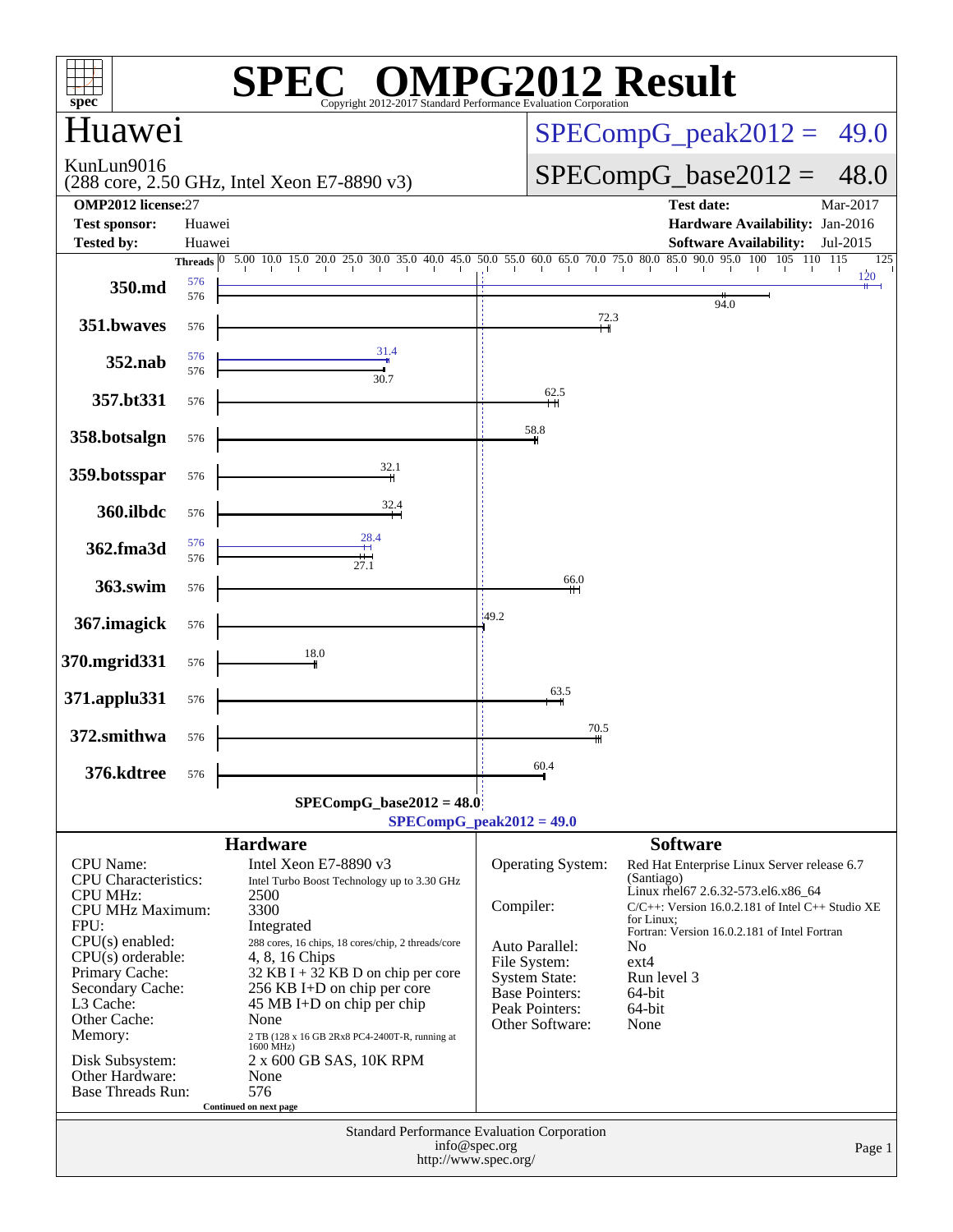

### Huawei

KunLun9016

(288 core, 2.50 GHz, Intel Xeon E7-8890 v3)

 $SPECompG<sub>peak2012</sub> = 49.0$ 

 $SPECompG_base2012 = 48.0$  $SPECompG_base2012 = 48.0$ 

**[OMP2012 license:](http://www.spec.org/auto/omp2012/Docs/result-fields.html#OMP2012license)**27 **[Test date:](http://www.spec.org/auto/omp2012/Docs/result-fields.html#Testdate)** Mar-2017 **[Test sponsor:](http://www.spec.org/auto/omp2012/Docs/result-fields.html#Testsponsor)** Huawei **[Hardware Availability:](http://www.spec.org/auto/omp2012/Docs/result-fields.html#HardwareAvailability)** Jan-2016

**[Tested by:](http://www.spec.org/auto/omp2012/Docs/result-fields.html#Testedby)** Huawei **[Software Availability:](http://www.spec.org/auto/omp2012/Docs/result-fields.html#SoftwareAvailability)** Jul-2015

[Minimum Peak Threads:](http://www.spec.org/auto/omp2012/Docs/result-fields.html#MinimumPeakThreads) 576<br>Maximum Peak Threads: 576 [Maximum Peak Threads:](http://www.spec.org/auto/omp2012/Docs/result-fields.html#MaximumPeakThreads)

| <b>Results Table</b>                                                                                     |             |                        |       |                |             |                |       |     |                        |              |                |              |                |              |
|----------------------------------------------------------------------------------------------------------|-------------|------------------------|-------|----------------|-------------|----------------|-------|-----|------------------------|--------------|----------------|--------------|----------------|--------------|
|                                                                                                          | <b>Base</b> |                        |       |                | <b>Peak</b> |                |       |     |                        |              |                |              |                |              |
| <b>Benchmark</b>                                                                                         |             | <b>Threads Seconds</b> | Ratio | <b>Seconds</b> | Ratio       | <b>Seconds</b> | Ratio |     | <b>Threads Seconds</b> | <b>Ratio</b> | <b>Seconds</b> | <b>Ratio</b> | <b>Seconds</b> | <b>Ratio</b> |
| 350.md                                                                                                   | 576         | 49.3                   | 94.0  | 49.5           | 93.5        | 45.4           | 102   | 576 | 38.5                   | <b>120</b>   | 37.7           | 123          | 38.6           | 120          |
| 351.bwaves                                                                                               | 576         | 63.8                   | 70.9  | 62.6           | 72.3        | 62.4           | 72.6  | 576 | 63.8                   | 70.9         | 62.6           | 72.3         | 62.4           | 72.6         |
| $352$ .nab                                                                                               | 576         | 126                    | 30.9  | 127            | 30.7        | 127            | 30.7  | 576 | 124                    | 31.4         | 124            | 31.3         | 123            | 31.7         |
| 357.bt331                                                                                                | 576         | 75.9                   | 62.5  | 77.4           | 61.2        | 75.2           | 63.0  | 576 | 75.9                   | 62.5         | 77.4           | 61.2         | 75.2           | 63.0         |
| 358.botsalgn                                                                                             | 576         | 74.2                   | 58.7  | 73.5           | 59.2        | 74.0           | 58.8  | 576 | 74.2                   | 58.7         | 73.5           | 59.2         | 74.0           | 58.8         |
| 359.botsspar                                                                                             | 576         | 161                    | 32.6  | 164            | 32.0        | 164            | 32.1  | 576 | 161                    | 32.6         | 164            | 32.0         | 164            | <u>32.1</u>  |
| 360.ilbdc                                                                                                | 576         | 105                    | 34.0  | 110            | 32.4        | 110            | 32.3  | 576 | 105                    | 34.0         | <b>110</b>     | 32.4         | 110            | 32.3         |
| 362.fma3d                                                                                                | 576         | 132                    | 28.7  | 140            | 27.1        | 144            | 26.4  | 576 | 134                    | 28.4         | 140            | 27.2         | 134            | 28.4         |
| $363$ .swim                                                                                              | 576         | 69.4                   | 65.2  | 68.7           | 66.0        | 67.7           | 66.9  | 576 | 69.4                   | 65.2         | 68.7           | 66.0         | 67.7           | 66.9         |
| 367. imagick                                                                                             | 576         | 147                    | 48.0  | 143            | 49.2        | 142            | 49.4  | 576 | 147                    | 48.0         | 143            | 49.2         | 142            | 49.4         |
| 370.mgrid331                                                                                             | 576         | 242                    | 18.2  | 246            | 18.0        | 248            | 17.8  | 576 | 242                    | 18.2         | 246            | <b>18.0</b>  | 248            | 17.8         |
| $371$ .applu $331$                                                                                       | 576         | 95.4                   | 63.5  | 99.5           | 60.9        | 94.8           | 63.9  | 576 | 95.4                   | 63.5         | 99.5           | 60.9         | 94.8           | 63.9         |
| 372.smithwa                                                                                              | 576         | 76.5                   | 70.1  | 75.6           | 70.9        | 76.0           | 70.5  | 576 | 76.5                   | 70.1         | 75.6           | 70.9         | 76.0           | 70.5         |
| 376.kdtree                                                                                               | 576         | 74.2                   | 60.6  | 74.6           | 60.3        | 74.5           | 60.4  | 576 | 74.2                   | 60.6         | 74.6           | 60.3         | 74.5           | 60.4         |
| Results appear in the order in which they were run. Bold underlined text indicates a median measurement. |             |                        |       |                |             |                |       |     |                        |              |                |              |                |              |

#### **[Platform Notes](http://www.spec.org/auto/omp2012/Docs/result-fields.html#PlatformNotes)**

 Sysinfo program /omp2012/Docs/sysinfo \$Rev: 395 \$ \$Date:: 2012-07-25 #\$ 8f8c0fe9e19c658963a1e67685e50647 running on Kunlun Tue Mar 28 08:41:56 2017 This section contains SUT (System Under Test) info as seen by some common utilities. To remove or add to this section, see: <http://www.spec.org/omp2012/Docs/config.html#sysinfo>

 From /proc/cpuinfo model name : Intel(R) Xeon(R) CPU E7-8890 v3 @ 2.50GHz 16 "physical id"s (chips) 576 "processors" cores, siblings (Caution: counting these is hw and system dependent. The following excerpts from /proc/cpuinfo might not be reliable. Use with caution.) cpu cores : 18 siblings : 36 physical 0: cores 0 1 2 3 4 8 9 10 11 16 17 18 19 20 24 25 26 27 physical 1: cores 0 1 2 3 4 8 9 10 11 16 17 18 19 20 24 25 26 27 physical 2: cores 0 1 2 3 4 8 9 10 11 16 17 18 19 20 24 25 26 27 physical 3: cores 0 1 2 3 4 8 9 10 11 16 17 18 19 20 24 25 26 27 physical 4: cores 0 1 2 3 4 8 9 10 11 16 17 18 19 20 24 25 26 27 Continued on next page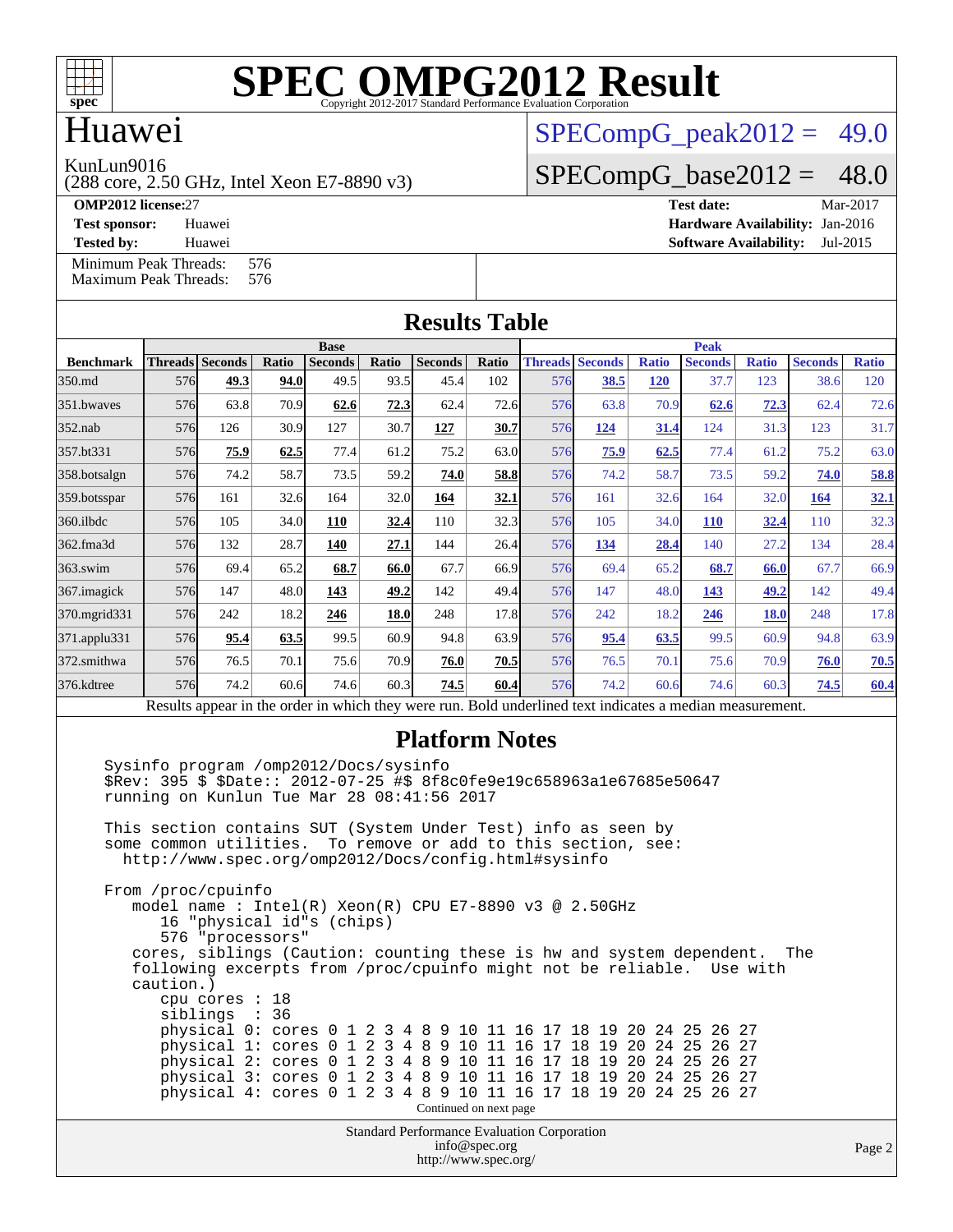

#### Huawei

 $SPECompG_peak2012 = 49.0$  $SPECompG_peak2012 = 49.0$ 

KunLun9016

(288 core, 2.50 GHz, Intel Xeon E7-8890 v3)

 $SPECompG_base2012 = 48.0$  $SPECompG_base2012 = 48.0$ 

| <b>OMP2012 license:27</b> |        | Test date:                             | Mar-2017 |
|---------------------------|--------|----------------------------------------|----------|
| <b>Test sponsor:</b>      | Huawei | <b>Hardware Availability: Jan-2016</b> |          |
| <b>Tested by:</b>         | Huawei | <b>Software Availability:</b> Jul-2015 |          |

#### **[Platform Notes \(Continued\)](http://www.spec.org/auto/omp2012/Docs/result-fields.html#PlatformNotes)**

 physical 5: cores 0 1 2 3 4 8 9 10 11 16 17 18 19 20 24 25 26 27 physical 6: cores 0 1 2 3 4 8 9 10 11 16 17 18 19 20 24 25 26 27 physical 7: cores 0 1 2 3 4 8 9 10 11 16 17 18 19 20 24 25 26 27 physical 8: cores 0 1 2 3 4 8 9 10 11 16 17 18 19 20 24 25 26 27 physical 9: cores 0 1 2 3 4 8 9 10 11 16 17 18 19 20 24 25 26 27 physical 10: cores 0 1 2 3 4 8 9 10 11 16 17 18 19 20 24 25 26 27 physical 11: cores 0 1 2 3 4 8 9 10 11 16 17 18 19 20 24 25 26 27 physical 12: cores 0 1 2 3 4 8 9 10 11 16 17 18 19 20 24 25 26 27 physical 13: cores 0 1 2 3 4 8 9 10 11 16 17 18 19 20 24 25 26 27 physical 14: cores 0 1 2 3 4 8 9 10 11 16 17 18 19 20 24 25 26 27 physical 15: cores 0 1 2 3 4 8 9 10 11 16 17 18 19 20 24 25 26 27 cache size : 46080 KB From /proc/meminfo<br>MemTotal: 2116458496 kB HugePages\_Total: 0<br>Hugepagesize: 2048 kB Hugepagesize: From /etc/\*release\* /etc/\*version\* redhat-release: Red Hat Enterprise Linux Server release 6.7 (Santiago) system-release: Red Hat Enterprise Linux Server release 6.7 (Santiago) system-release-cpe: cpe:/o:redhat:enterprise\_linux:6server:ga:server uname -a: Linux Kunlun 2.6.32-573.el6.x86 64 #1 SMP Wed Jul 1 18:23:37 EDT 2015 x86 64 x86\_64 x86\_64 GNU/Linux run-level 3 Mar 28 08:28 SPEC is set to: /omp2012 Filesystem Type Size Used Avail Use% Mounted on /dev/mapper/vg\_kunlun-lv\_root ext4 50G 21G 27G 44% / Additional information from dmidecode: BIOS American Megatrends Inc. 5.11 02/21/2017 Memory: 128x Micron 36ASF2G72PZ-2G1A2 16 GB 1600 MHz 2 rank 256x NO DIMM NO DIMM (End of data from sysinfo program) **[General Notes](http://www.spec.org/auto/omp2012/Docs/result-fields.html#GeneralNotes)** ======================================================================== Power profile set with: cpupower -c all frequency-set -g performance

 System settings notes: Intel Turbo Boost Technology (Turbo) : Enabled Memory RAS Configuration set to Maximum Performance Continued on next page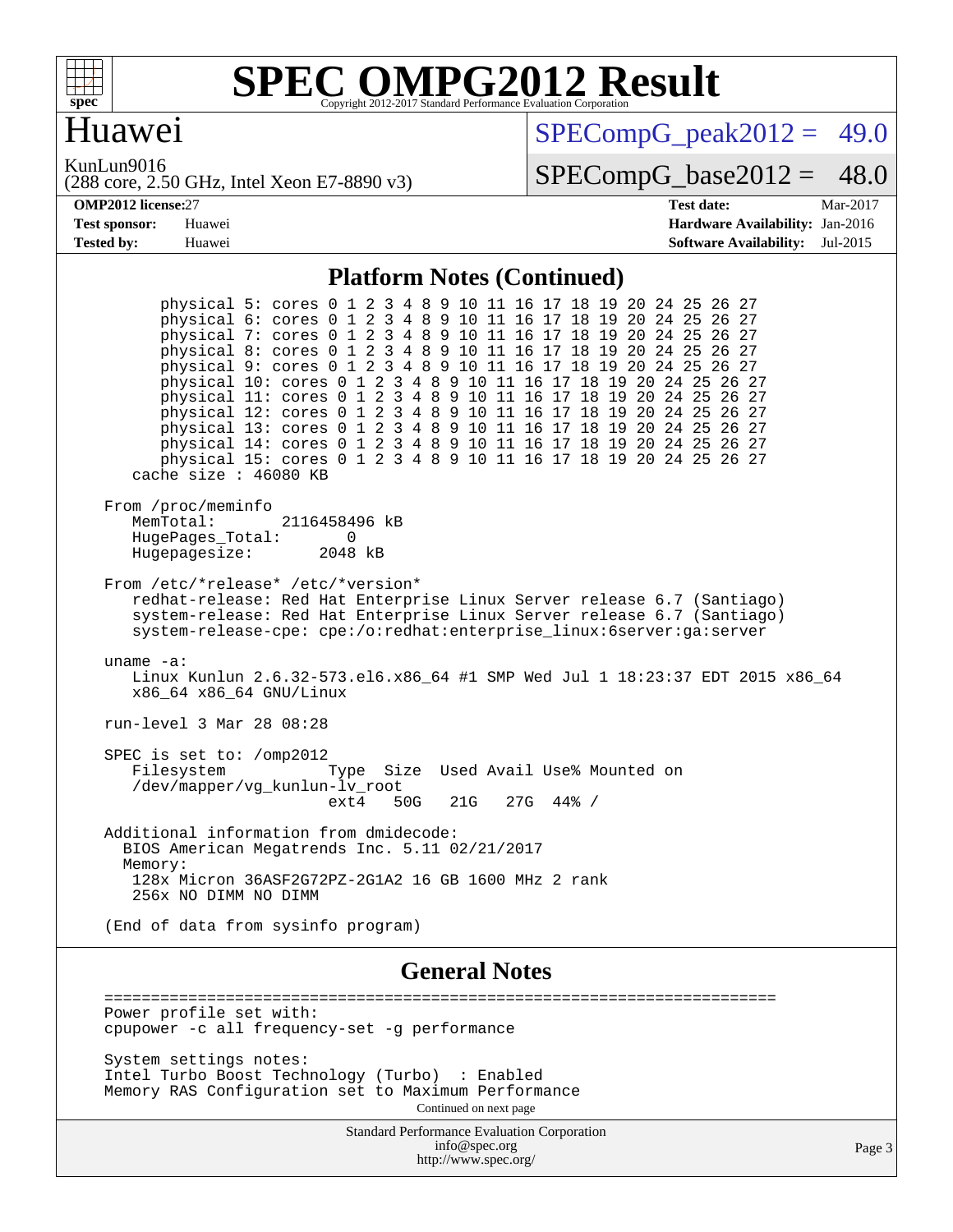

### Huawei

 $SPECompG_peak2012 = 49.0$  $SPECompG_peak2012 = 49.0$ 

KunLun9016

(288 core, 2.50 GHz, Intel Xeon E7-8890 v3)

 $SPECompG_base2012 = 48.0$  $SPECompG_base2012 = 48.0$ 

**[OMP2012 license:](http://www.spec.org/auto/omp2012/Docs/result-fields.html#OMP2012license)**27 **[Test date:](http://www.spec.org/auto/omp2012/Docs/result-fields.html#Testdate)** Mar-2017 **[Test sponsor:](http://www.spec.org/auto/omp2012/Docs/result-fields.html#Testsponsor)** Huawei **[Hardware Availability:](http://www.spec.org/auto/omp2012/Docs/result-fields.html#HardwareAvailability)** Jan-2016 **[Tested by:](http://www.spec.org/auto/omp2012/Docs/result-fields.html#Testedby)** Huawei **[Software Availability:](http://www.spec.org/auto/omp2012/Docs/result-fields.html#SoftwareAvailability)** Jul-2015

#### **[General Notes \(Continued\)](http://www.spec.org/auto/omp2012/Docs/result-fields.html#GeneralNotes)**

| -------------------                                         |
|-------------------------------------------------------------|
| General Notes and Enviroment variables                      |
| ENV_KMP_AFFINITY=compact, 1                                 |
| ENV KMP BLOCKTIME=infinite                                  |
| ENV KMP DETERMINISTIC REDUCTION=1                           |
| ENV OMP DYNAMIC=FALSE                                       |
| ENV KMP LIBRARY=turnaround                                  |
| ENV_KMP_SCHEDULE=static, balanced<br>ENV KMP STACKSIZE=256M |
| ENV OMP NESTED=FALSE                                        |
| ENV_OMP_NUM_THREADS=576                                     |
|                                                             |
| -----------------------------------                         |
| General base OMP Library Settings                           |
| ENV KMP AFFINITY=compact, 1                                 |
|                                                             |
| General peak OMP Library Settings                           |
| ENV_KMP_AFFINITY=compact, 1                                 |
|                                                             |
|                                                             |
| Per benchmark peak OMP Library Settings                     |
|                                                             |
|                                                             |
| 351.bwaves:peak:                                            |
| ENV_KMP_AFFINITY=compact, 1                                 |
| ENV_OMP_SCHEDULE=static, 1                                  |
| =============                                               |
| 357.bt331:peak:                                             |
| ENV OMP SCHEDULE=static, 1                                  |
|                                                             |
| -----------------<br>=====================                  |
| 359.botsspar: peak:                                         |
| ENV KMP AFFINITY=compact, 1                                 |
| ENV_OMP_SCHEDULE=guided                                     |
|                                                             |
| ----------------<br>363.swin:peak:                          |
| ENV_KMP_AFFINITY=compact, 1                                 |
|                                                             |
|                                                             |
|                                                             |

#### **[Base Compiler Invocation](http://www.spec.org/auto/omp2012/Docs/result-fields.html#BaseCompilerInvocation)**

[C benchmarks](http://www.spec.org/auto/omp2012/Docs/result-fields.html#Cbenchmarks): [icc](http://www.spec.org/omp2012/results/res2017q2/omp2012-20170328-00096.flags.html#user_CCbase_intel_icc_a87c68a857bc5ec5362391a49d3a37a6)

[C++ benchmarks:](http://www.spec.org/auto/omp2012/Docs/result-fields.html#CXXbenchmarks) [icpc](http://www.spec.org/omp2012/results/res2017q2/omp2012-20170328-00096.flags.html#user_CXXbase_intel_icpc_2d899f8d163502b12eb4a60069f80c1c)

Continued on next page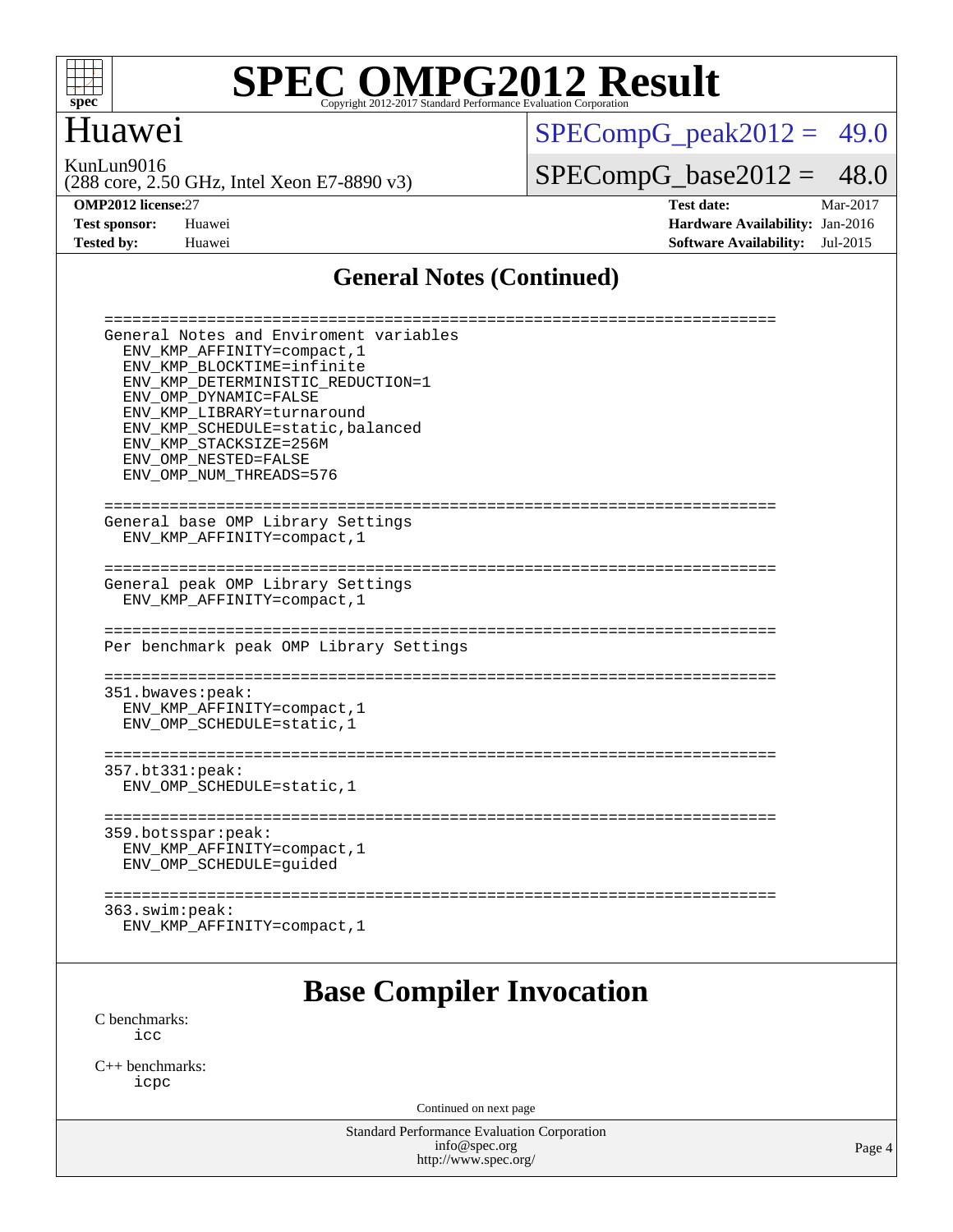

#### Huawei

KunLun9016

(288 core, 2.50 GHz, Intel Xeon E7-8890 v3)

 $SPECompG_peak2012 = 49.0$  $SPECompG_peak2012 = 49.0$ 

 $SPECompG_base2012 = 48.0$  $SPECompG_base2012 = 48.0$ 

**[OMP2012 license:](http://www.spec.org/auto/omp2012/Docs/result-fields.html#OMP2012license)**27 **[Test date:](http://www.spec.org/auto/omp2012/Docs/result-fields.html#Testdate)** Mar-2017 **[Test sponsor:](http://www.spec.org/auto/omp2012/Docs/result-fields.html#Testsponsor)** Huawei **[Hardware Availability:](http://www.spec.org/auto/omp2012/Docs/result-fields.html#HardwareAvailability)** Jan-2016 **[Tested by:](http://www.spec.org/auto/omp2012/Docs/result-fields.html#Testedby)** Huawei **[Software Availability:](http://www.spec.org/auto/omp2012/Docs/result-fields.html#SoftwareAvailability)** Jul-2015

## **[Base Compiler Invocation \(Continued\)](http://www.spec.org/auto/omp2012/Docs/result-fields.html#BaseCompilerInvocation)**

[Fortran benchmarks](http://www.spec.org/auto/omp2012/Docs/result-fields.html#Fortranbenchmarks): [ifort](http://www.spec.org/omp2012/results/res2017q2/omp2012-20170328-00096.flags.html#user_FCbase_intel_ifort_8a5e5e06b19a251bdeaf8fdab5d62f20)

#### **[Base Portability Flags](http://www.spec.org/auto/omp2012/Docs/result-fields.html#BasePortabilityFlags)**

 350.md: [-FR](http://www.spec.org/omp2012/results/res2017q2/omp2012-20170328-00096.flags.html#user_baseFPORTABILITY350_md_f-FR) 357.bt331: [-mcmodel=medium](http://www.spec.org/omp2012/results/res2017q2/omp2012-20170328-00096.flags.html#user_basePORTABILITY357_bt331_f-mcmodel_3a41622424bdd074c4f0f2d2f224c7e5) 363.swim: [-mcmodel=medium](http://www.spec.org/omp2012/results/res2017q2/omp2012-20170328-00096.flags.html#user_basePORTABILITY363_swim_f-mcmodel_3a41622424bdd074c4f0f2d2f224c7e5) 367.imagick: [-std=c99](http://www.spec.org/omp2012/results/res2017q2/omp2012-20170328-00096.flags.html#user_baseCPORTABILITY367_imagick_f-std_2ec6533b6e06f1c4a6c9b78d9e9cde24)

### **[Base Optimization Flags](http://www.spec.org/auto/omp2012/Docs/result-fields.html#BaseOptimizationFlags)**

[C benchmarks](http://www.spec.org/auto/omp2012/Docs/result-fields.html#Cbenchmarks):

[-O2](http://www.spec.org/omp2012/results/res2017q2/omp2012-20170328-00096.flags.html#user_CCbase_f-O2) [-openmp](http://www.spec.org/omp2012/results/res2017q2/omp2012-20170328-00096.flags.html#user_CCbase_f-openmp) [-ipo](http://www.spec.org/omp2012/results/res2017q2/omp2012-20170328-00096.flags.html#user_CCbase_f-ipo_84062ab53814f613187d02344b8f49a7) [-xCORE-AVX2](http://www.spec.org/omp2012/results/res2017q2/omp2012-20170328-00096.flags.html#user_CCbase_f-xCORE-AVX2) [-shared-intel](http://www.spec.org/omp2012/results/res2017q2/omp2012-20170328-00096.flags.html#user_CCbase_f-shared-intel) [-ansi-alias](http://www.spec.org/omp2012/results/res2017q2/omp2012-20170328-00096.flags.html#user_CCbase_f-ansi-alias) [C++ benchmarks:](http://www.spec.org/auto/omp2012/Docs/result-fields.html#CXXbenchmarks) [-O2](http://www.spec.org/omp2012/results/res2017q2/omp2012-20170328-00096.flags.html#user_CXXbase_f-O2) [-openmp](http://www.spec.org/omp2012/results/res2017q2/omp2012-20170328-00096.flags.html#user_CXXbase_f-openmp) [-ipo](http://www.spec.org/omp2012/results/res2017q2/omp2012-20170328-00096.flags.html#user_CXXbase_f-ipo_84062ab53814f613187d02344b8f49a7) [-xCORE-AVX2](http://www.spec.org/omp2012/results/res2017q2/omp2012-20170328-00096.flags.html#user_CXXbase_f-xCORE-AVX2) [-shared-intel](http://www.spec.org/omp2012/results/res2017q2/omp2012-20170328-00096.flags.html#user_CXXbase_f-shared-intel) [-ansi-alias](http://www.spec.org/omp2012/results/res2017q2/omp2012-20170328-00096.flags.html#user_CXXbase_f-ansi-alias)

[Fortran benchmarks](http://www.spec.org/auto/omp2012/Docs/result-fields.html#Fortranbenchmarks): [-O2](http://www.spec.org/omp2012/results/res2017q2/omp2012-20170328-00096.flags.html#user_FCbase_f-O2) [-openmp](http://www.spec.org/omp2012/results/res2017q2/omp2012-20170328-00096.flags.html#user_FCbase_f-openmp) [-ipo](http://www.spec.org/omp2012/results/res2017q2/omp2012-20170328-00096.flags.html#user_FCbase_f-ipo_84062ab53814f613187d02344b8f49a7) [-xCORE-AVX2](http://www.spec.org/omp2012/results/res2017q2/omp2012-20170328-00096.flags.html#user_FCbase_f-xCORE-AVX2) [-shared-intel](http://www.spec.org/omp2012/results/res2017q2/omp2012-20170328-00096.flags.html#user_FCbase_f-shared-intel) [-align array64byte](http://www.spec.org/omp2012/results/res2017q2/omp2012-20170328-00096.flags.html#user_FCbase_f-align_c9377f996e966d652baaf753401d4725)

# **[Peak Compiler Invocation](http://www.spec.org/auto/omp2012/Docs/result-fields.html#PeakCompilerInvocation)**

[C benchmarks](http://www.spec.org/auto/omp2012/Docs/result-fields.html#Cbenchmarks): [icc](http://www.spec.org/omp2012/results/res2017q2/omp2012-20170328-00096.flags.html#user_CCpeak_intel_icc_a87c68a857bc5ec5362391a49d3a37a6)

[C++ benchmarks:](http://www.spec.org/auto/omp2012/Docs/result-fields.html#CXXbenchmarks) [icpc](http://www.spec.org/omp2012/results/res2017q2/omp2012-20170328-00096.flags.html#user_CXXpeak_intel_icpc_2d899f8d163502b12eb4a60069f80c1c)

[Fortran benchmarks](http://www.spec.org/auto/omp2012/Docs/result-fields.html#Fortranbenchmarks): [ifort](http://www.spec.org/omp2012/results/res2017q2/omp2012-20170328-00096.flags.html#user_FCpeak_intel_ifort_8a5e5e06b19a251bdeaf8fdab5d62f20)

## **[Peak Portability Flags](http://www.spec.org/auto/omp2012/Docs/result-fields.html#PeakPortabilityFlags)**

 350.md: [-FR](http://www.spec.org/omp2012/results/res2017q2/omp2012-20170328-00096.flags.html#user_peakFPORTABILITY350_md_f-FR) 357.bt331: [-mcmodel=medium](http://www.spec.org/omp2012/results/res2017q2/omp2012-20170328-00096.flags.html#user_peakPORTABILITY357_bt331_f-mcmodel_3a41622424bdd074c4f0f2d2f224c7e5) 363.swim: [-mcmodel=medium](http://www.spec.org/omp2012/results/res2017q2/omp2012-20170328-00096.flags.html#user_peakPORTABILITY363_swim_f-mcmodel_3a41622424bdd074c4f0f2d2f224c7e5) 367.imagick: [-std=c99](http://www.spec.org/omp2012/results/res2017q2/omp2012-20170328-00096.flags.html#user_peakCPORTABILITY367_imagick_f-std_2ec6533b6e06f1c4a6c9b78d9e9cde24)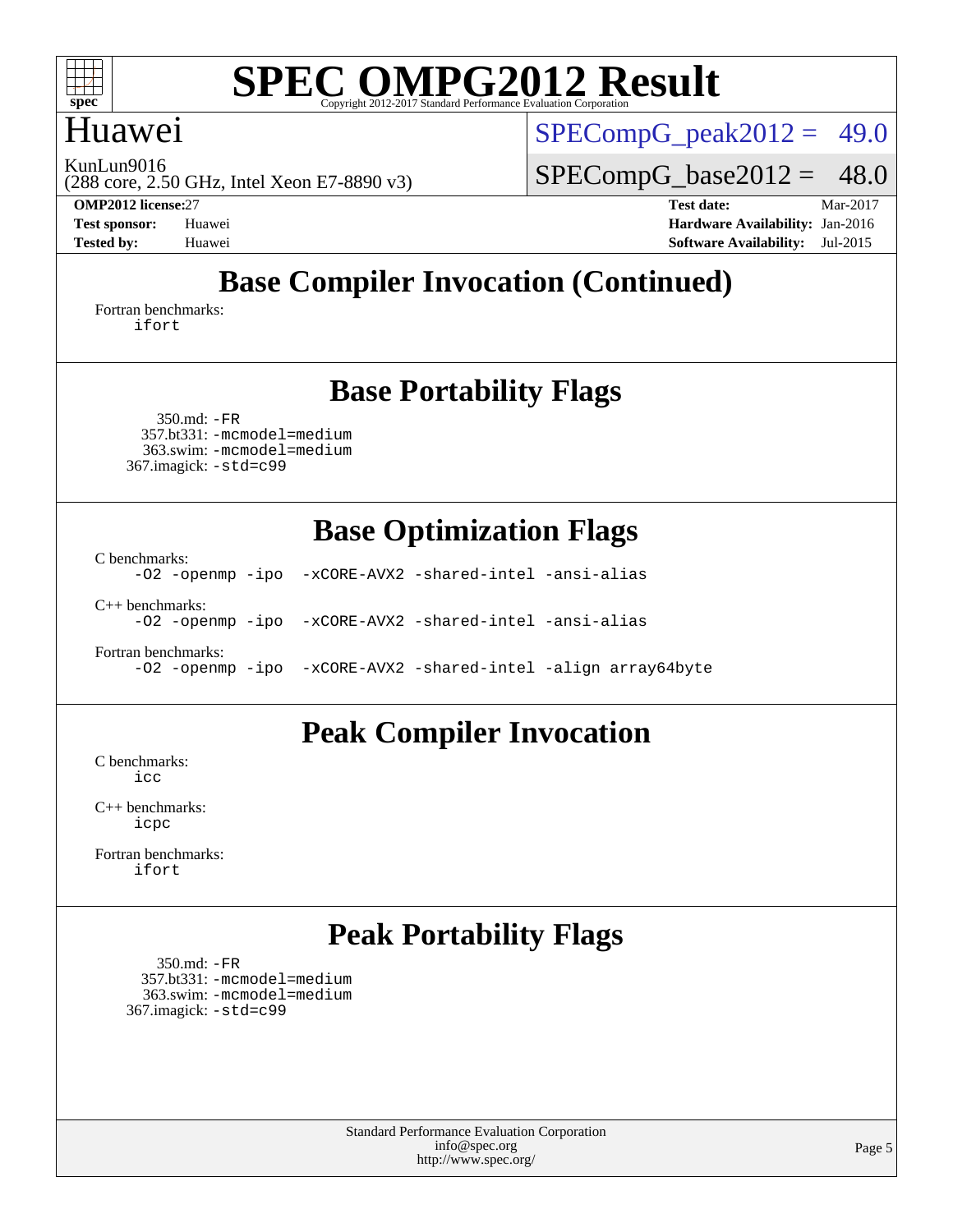

#### Huawei

 $SPECompG<sub>peak2012</sub> = 49.0$ 

KunLun9016

(288 core, 2.50 GHz, Intel Xeon E7-8890 v3)

**[Tested by:](http://www.spec.org/auto/omp2012/Docs/result-fields.html#Testedby)** Huawei **[Software Availability:](http://www.spec.org/auto/omp2012/Docs/result-fields.html#SoftwareAvailability)** Jul-2015

 $SPECompG_base2012 = 48.0$  $SPECompG_base2012 = 48.0$ **[OMP2012 license:](http://www.spec.org/auto/omp2012/Docs/result-fields.html#OMP2012license)**27 **[Test date:](http://www.spec.org/auto/omp2012/Docs/result-fields.html#Testdate)** Mar-2017 **[Test sponsor:](http://www.spec.org/auto/omp2012/Docs/result-fields.html#Testsponsor)** Huawei **[Hardware Availability:](http://www.spec.org/auto/omp2012/Docs/result-fields.html#HardwareAvailability)** Jan-2016

### **[Peak Optimization Flags](http://www.spec.org/auto/omp2012/Docs/result-fields.html#PeakOptimizationFlags)**

```
C benchmarks:
```
 352.nab: [-O3](http://www.spec.org/omp2012/results/res2017q2/omp2012-20170328-00096.flags.html#user_peakOPTIMIZE352_nab_f-O3) [-openmp](http://www.spec.org/omp2012/results/res2017q2/omp2012-20170328-00096.flags.html#user_peakOPTIMIZE352_nab_f-openmp) [-ipo](http://www.spec.org/omp2012/results/res2017q2/omp2012-20170328-00096.flags.html#user_peakOPTIMIZE352_nab_f-ipo_84062ab53814f613187d02344b8f49a7) [-xCORE-AVX2](http://www.spec.org/omp2012/results/res2017q2/omp2012-20170328-00096.flags.html#user_peakOPTIMIZE352_nab_f-xCORE-AVX2) [-fno-alias](http://www.spec.org/omp2012/results/res2017q2/omp2012-20170328-00096.flags.html#user_peakOPTIMIZE352_nab_f-no-alias_694e77f6c5a51e658e82ccff53a9e63a) [-opt-malloc-options=1](http://www.spec.org/omp2012/results/res2017q2/omp2012-20170328-00096.flags.html#user_peakOPTIMIZE352_nab_f-opt-malloc-options_d882ffc6ff87e51efe45f9a5190004b0) [-opt-calloc](http://www.spec.org/omp2012/results/res2017q2/omp2012-20170328-00096.flags.html#user_peakOPTIMIZE352_nab_f-opt-calloc) [-fp-model fast=2](http://www.spec.org/omp2012/results/res2017q2/omp2012-20170328-00096.flags.html#user_peakOPTIMIZE352_nab_f-fp-model_a7fb8ccb7275e23f0079632c153cfcab) [-no-prec-div](http://www.spec.org/omp2012/results/res2017q2/omp2012-20170328-00096.flags.html#user_peakOPTIMIZE352_nab_f-no-prec-div) [-no-prec-sqrt](http://www.spec.org/omp2012/results/res2017q2/omp2012-20170328-00096.flags.html#user_peakOPTIMIZE352_nab_f-no-prec-sqrt) [-ansi-alias](http://www.spec.org/omp2012/results/res2017q2/omp2012-20170328-00096.flags.html#user_peakCOPTIMIZE352_nab_f-ansi-alias)

 $358.botsalign: basepeak = yes$ 

359.botsspar: basepeak = yes

367.imagick: basepeak = yes

 $372.\text{smithwa: basepeak}$  = yes

#### [C++ benchmarks:](http://www.spec.org/auto/omp2012/Docs/result-fields.html#CXXbenchmarks)

376.kdtree: basepeak = yes

[Fortran benchmarks](http://www.spec.org/auto/omp2012/Docs/result-fields.html#Fortranbenchmarks):

 350.md: [-O3](http://www.spec.org/omp2012/results/res2017q2/omp2012-20170328-00096.flags.html#user_peakOPTIMIZE350_md_f-O3) [-openmp](http://www.spec.org/omp2012/results/res2017q2/omp2012-20170328-00096.flags.html#user_peakOPTIMIZE350_md_f-openmp) [-ipo](http://www.spec.org/omp2012/results/res2017q2/omp2012-20170328-00096.flags.html#user_peakOPTIMIZE350_md_f-ipo_84062ab53814f613187d02344b8f49a7) [-xCORE-AVX2](http://www.spec.org/omp2012/results/res2017q2/omp2012-20170328-00096.flags.html#user_peakOPTIMIZE350_md_f-xCORE-AVX2) [-fno-alias](http://www.spec.org/omp2012/results/res2017q2/omp2012-20170328-00096.flags.html#user_peakOPTIMIZE350_md_f-no-alias_694e77f6c5a51e658e82ccff53a9e63a) [-opt-malloc-options=1](http://www.spec.org/omp2012/results/res2017q2/omp2012-20170328-00096.flags.html#user_peakOPTIMIZE350_md_f-opt-malloc-options_d882ffc6ff87e51efe45f9a5190004b0) [-fp-model fast=2](http://www.spec.org/omp2012/results/res2017q2/omp2012-20170328-00096.flags.html#user_peakFOPTIMIZE350_md_f-fp-model_a7fb8ccb7275e23f0079632c153cfcab) [-no-prec-div](http://www.spec.org/omp2012/results/res2017q2/omp2012-20170328-00096.flags.html#user_peakFOPTIMIZE350_md_f-no-prec-div) [-no-prec-sqrt](http://www.spec.org/omp2012/results/res2017q2/omp2012-20170328-00096.flags.html#user_peakFOPTIMIZE350_md_f-no-prec-sqrt) [-align array64byte](http://www.spec.org/omp2012/results/res2017q2/omp2012-20170328-00096.flags.html#user_peakFOPTIMIZE350_md_f-align_c9377f996e966d652baaf753401d4725)

351.bwaves: basepeak = yes

 $357.$ bt $331:$  basepeak = yes

360.ilbdc: basepeak = yes

 362.fma3d: [-O3](http://www.spec.org/omp2012/results/res2017q2/omp2012-20170328-00096.flags.html#user_peakOPTIMIZE362_fma3d_f-O3) [-openmp](http://www.spec.org/omp2012/results/res2017q2/omp2012-20170328-00096.flags.html#user_peakOPTIMIZE362_fma3d_f-openmp) [-ipo](http://www.spec.org/omp2012/results/res2017q2/omp2012-20170328-00096.flags.html#user_peakOPTIMIZE362_fma3d_f-ipo_84062ab53814f613187d02344b8f49a7) [-xCORE-AVX2](http://www.spec.org/omp2012/results/res2017q2/omp2012-20170328-00096.flags.html#user_peakOPTIMIZE362_fma3d_f-xCORE-AVX2) [-fno-alias](http://www.spec.org/omp2012/results/res2017q2/omp2012-20170328-00096.flags.html#user_peakOPTIMIZE362_fma3d_f-no-alias_694e77f6c5a51e658e82ccff53a9e63a) [-align array64byte](http://www.spec.org/omp2012/results/res2017q2/omp2012-20170328-00096.flags.html#user_peakFOPTIMIZE362_fma3d_f-align_c9377f996e966d652baaf753401d4725)

363.swim: basepeak = yes

370.mgrid331: basepeak = yes

 $371$ .applu $331$ : basepeak = yes

The flags file that was used to format this result can be browsed at <http://www.spec.org/omp2012/flags/Intel-ic13.0-linux64.20140219.html>

You can also download the XML flags source by saving the following link: <http://www.spec.org/omp2012/flags/Intel-ic13.0-linux64.20140219.xml>

> Standard Performance Evaluation Corporation [info@spec.org](mailto:info@spec.org) <http://www.spec.org/>

Page 6